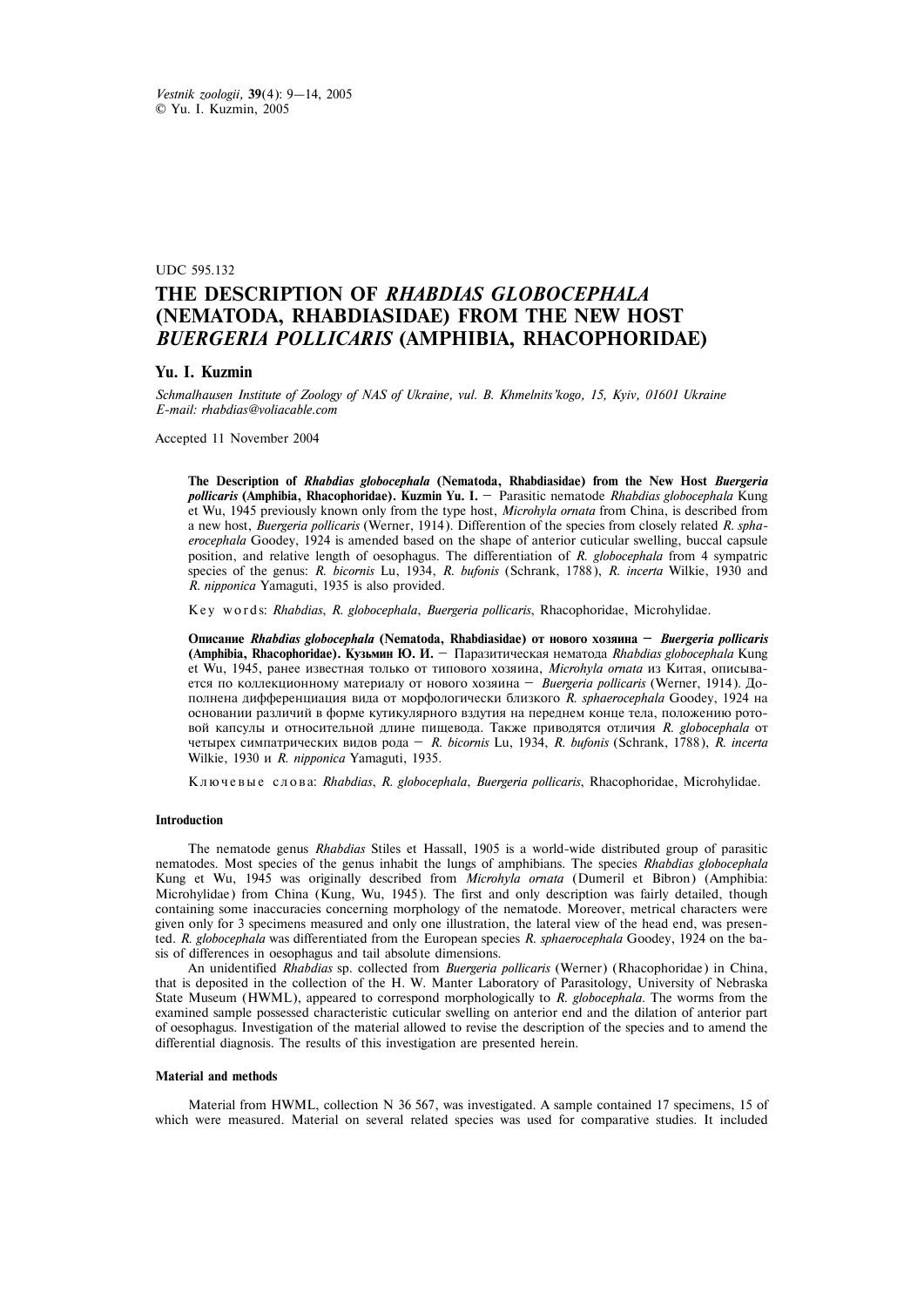specimens of *R. sphaerocephala* from *Bufo bufo* (L.) from Eastern Europe, *R. bufonis* (Schrank, 1788) from *Rana arvalis* Nilsson from Eastern Europe, *R. nipponica* Yamaguti, 1935 from *Rana nigromaculata* Hallowell from Ryukyu Archipelago (Japan), *R. incerta* Wilkie, 1930 from *Bufo gargarizans* Cantor from mainland Far East. The material on all above species is deposited in the helminthological collection of the Department of Parasitology, Institute of Zoology of the National Academy of Sciences of Ukraine (Kyiv, Ukraine).

Nematodes preserved in 70% alcohol were clarified in glycerol and studied under the light microscope. In the description of measured characters, mean value is given and followed by limits in parentheses. All measurements are in micrometers unless otherwise indicated.

## **Results**

Description of *R. globocephala* parasitic hermaphrodites from *B. pollicaris* (fig. 1). Body slender, anterior end truncated, posterior end tapered. Body length 4.82 (3.18–6.88) mm, maximum width 175 (125–210). Body cuticle inflated. Cuticle at anterior end forming distinct swelling, abrupt on anterior surface and gradually declining posteriorly (fig. 1, *b*). Oral opening small, round. Circumoral lips small, papillae reduced. Vestibulum funnel-shaped. Buccal capsule cup-like, wide and shallow, 9 (7–10) deep and 14 (12–17) wide. Walls of buccal capsule completely surrounded by anterior end of oesophagus. Oesophagus distinctly divided into three portions: anterior, mostly muscular one, with somewhat dilated posterior half; comparatively narrow middle portion containing ducts of oesophageal glands; and posterior bulb containing large oesophageal gland nuclei. Muscular fibres present along the whole oesophagus, denser in anterior portion and scattered in two posterior ones. Width of oesophagus at anterior end 38 (32–42), width of muscular dilation 46 (40–50), minimum width of middle part 35 (30–40), width of posterior bulb 76 (62–87). Oesophagus length 416 (370–510) or 8.9 (7.4–11.8)% of body length. Nerve ring encircling oesophagus just posterior to its muscular portion, at 148 (125–170) from oesophagus anterior end [35.7 (27.4– 40.0)% of oesophagus length]. Excretory pore situated at level of oesophagus midlength. Excretory duct thin and short, almost straight or slightly curved ventrally. Two excretory glands prominent, subventral in position, equal in size, much shorter than oesophagus, their posterior ends situated behind oesophageal-intestinal junction. Two anterior coelomocytes situated ventrally, between oesophagus posterior end and bending part of anterior ovary. Both coelomocytes are usually spherical or ovoid, in some specimens the anterior one is more elongated (fig. 1, *f*). One posterior coelomocyte situated dorsally, behind the level of posterior ovary bending point, between intestine and body walls. Coelomocyte surface rough, contents granulated. Intestine wide. Anterior end of intestine narrower than posterior bulb of oesophagus. Intestinal lumen narrow in anterior part, gradually widening posteriorly. Pre-rectal muscular sphincter obvious. Rectum short, straight, lined with thick cuticle. Genital system amphidelphic, with approximately equal limbs. Vulva (fig. 1, *e*) slit-like, transverse, situated 2.60 (1.86–3.56) mm from anterior end [54.4 (49.6–58.5)% of body length]. Vulva lips reduced. Vagina short, lined with thick cuticle. Uteri joined, tubular, straight, thin-walled. Eggs in uteri arranged in 1 to 3 longitudinal rows, most eggs containing first-stage larvae. Number of eggs 55 (24–95) in a sample studied. Seminal receptacles short, thick-walled. Both limbs of genital system bending contrawards in region of ovaries' distal parts (oocyte growth zones or oviducts). Ovaries almost straight, with proximal ends overlapping level of vulva. Tail conical, tapered, 188 (155–225) long [4.0 (3.0–5.0)% of body length]. Phasmids situated laterally, at about middle of tail length. Post-anal ventral inflation of body wall present in some specimens.

Differentiation. Adult hermaphrodites of *R. globocephala* Kung et Wu, 1945 most closely resemble those of *R. sphaerocephala* Goodey, 1924 in the possession of anterior swelling of cuticle. In the latter species, however, this swelling is spherical in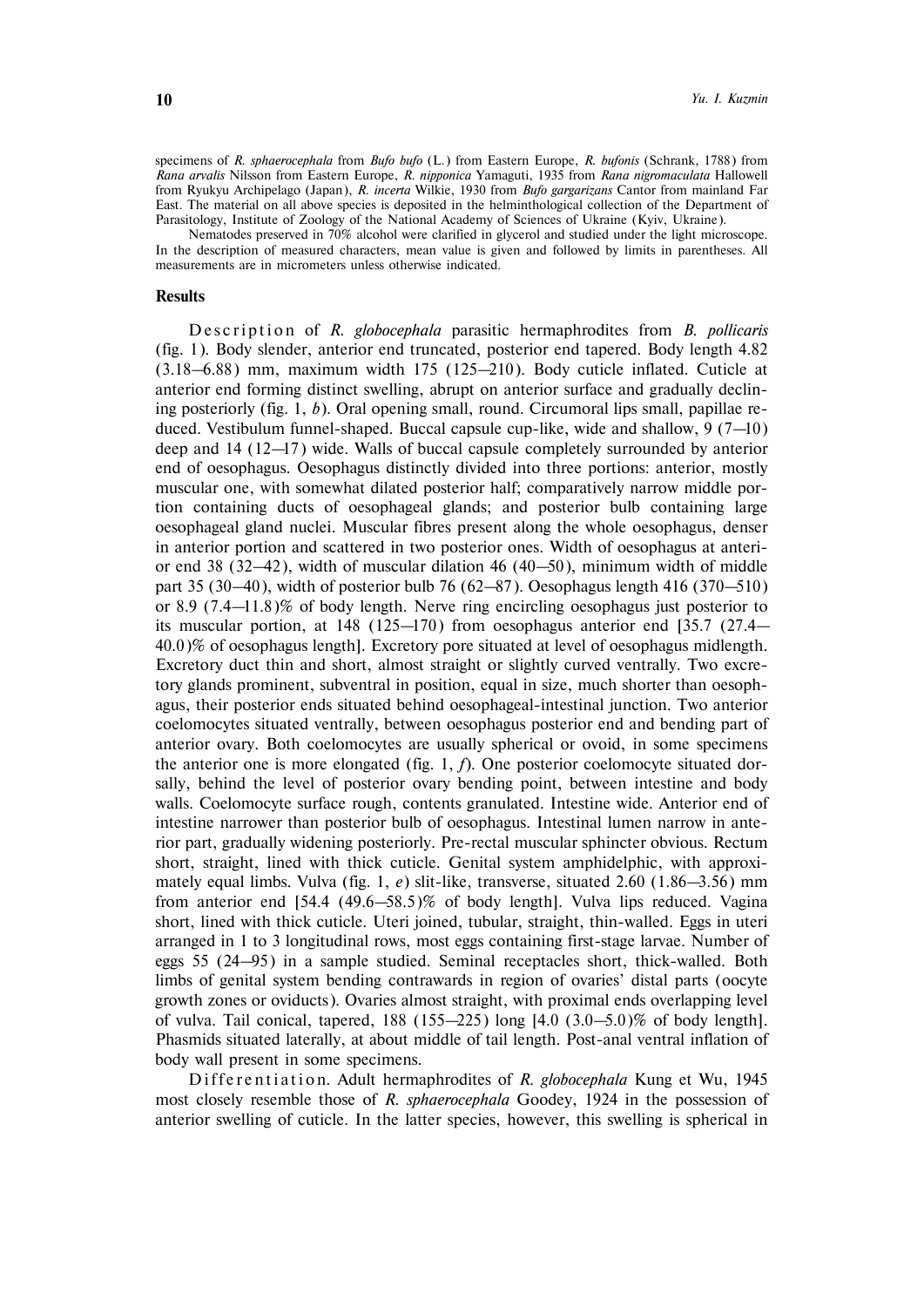

Fig. 1. *Rhabdias globocephala*, parasitic hermaphrodite from *Buergeria pollicaris*: *a* — general view; *b* anterior end, lateral view; *c* — head end, apical view; *d* — head end, lateral view; *e* — region of vulva, lateral view; *f* — anterior coelomocyte; *g* — tail, lateral view.

Pис. 1. *Rhabdias globocephala* из *Buergeria pollicaris*: *a* — общий вид; *b* — передний конец, латерально; *c* — головной конец, апикально; *d* — головной конец, латерально; *e* — область вульвы, латерально; *f* — передний целомоцит; *g* — хвост, латерально.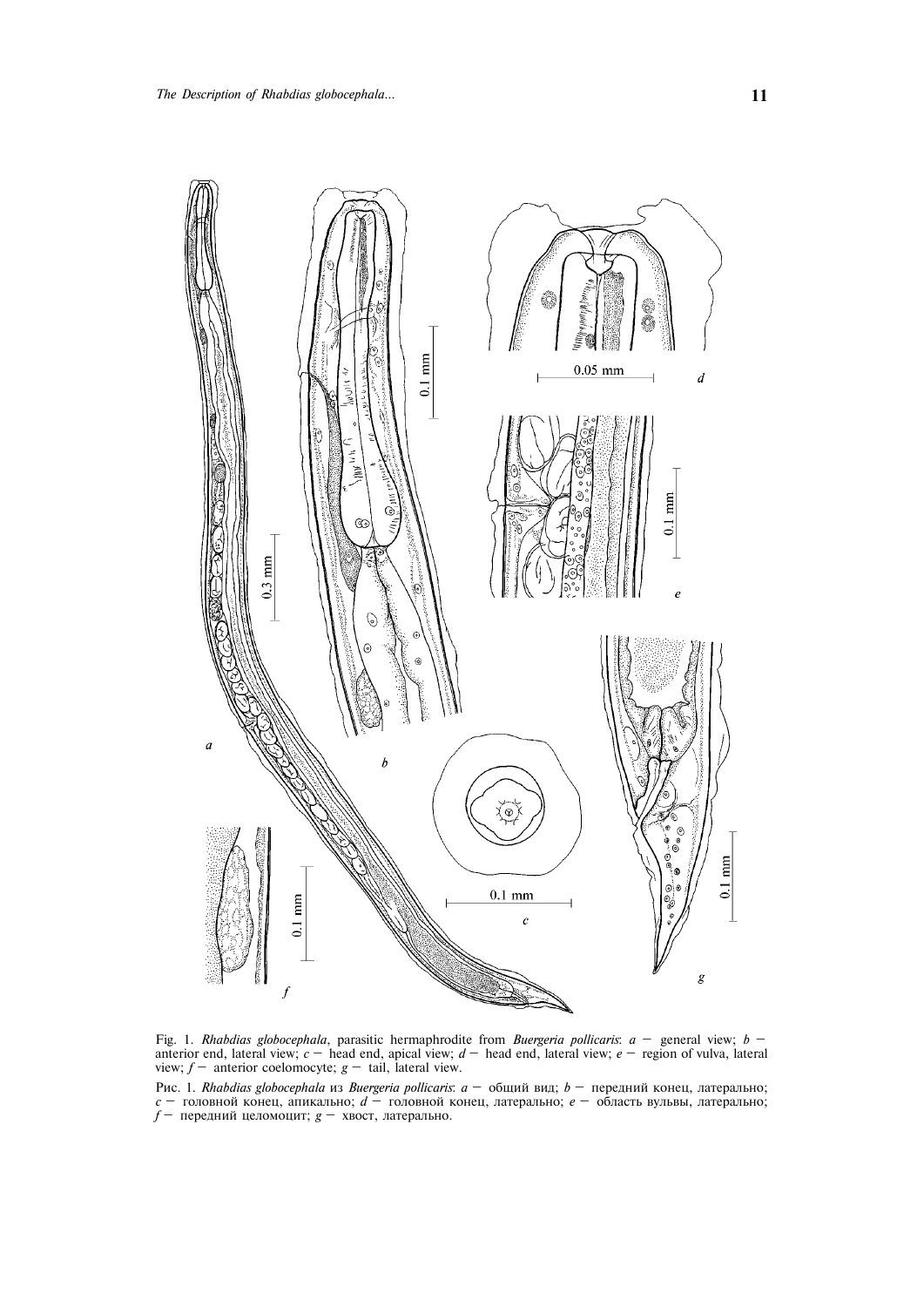lateral view and distinctly separated from the remaining body cuticle (Goodey, 1924; Kuzmin, 1997), whereas it gradually declines posteriorly in *R. globocephala*. In *R. globocephala*, the buccal capsule walls are completely surrounded by oesophagus; in *R. sphaerocephala* the anterior part of buccal capsule walls is free from oesophageal tissues. In *R. globocephala*, the anterior end of intestine is much narrower than posterior bulb of oesophagus (fig. 1, *b*); in *R. sphaerocephala* the anterior part of intestine is wider than oesophageal bulb (Goodey, 1924, fig. 2; Kuzmin, 1997). *R. globocephala* specimens from the material examined were smaller and possessed less numerous eggs than *R. sphaerocephala*. The both species are separated geographically.

Four other species of the genus Rhabdias were found in anuran amphibians from mainland East Asia: *R. bicornis*, *R. bufonis*, *R. incerta* and *R. nipponica* (Lu, 1934; Kung, Wu, 1945; Hsu, 1960; Wang et al., 1992). *R. incerta* possesses the characteristic dilation of muscular part of oesophagus, similar to that in *R. globocephala*. The species, however, is much larger than *R. globocephala* and the buccal capsule walls in *R. incerta* are not surrounded by anterior end of oesophagus. *R. globocephala* may be distinguished from both *R. bufonis* and *R. nipponica* by presence of dilation of oesophagus muscular portion, anterior cuticular inflation and by more anterior position of nerve ring in relation to oesophagus anterior end. This distance measured 40.2–50.8% and 30.7–50.0% of oesophagus length in *R. bufonis* and *R. nipponica*, correspondingly. *R. globocephala* differs from *R. bicornis* by presence of six circumoral lips versus two lateral pseudolabia described in the latter species (Lu, 1934).



Fig. 2. Relationship of the oesophagus relative length (in% to body length) to total length in *R. globocephala* and sympatric *Rhabdias* species. Data for *R. bicornis* were calculated as mean value from measurements given in original description by Lu (1934).

Рис. 2. Зависимость относительной длины пишевода (в% длины тела) от длины тела у R. globocephala и симпатрических видов Rhabdias. Данные по R. bicornis (среднее значение) даны по оригинальному описанию Lu (1934).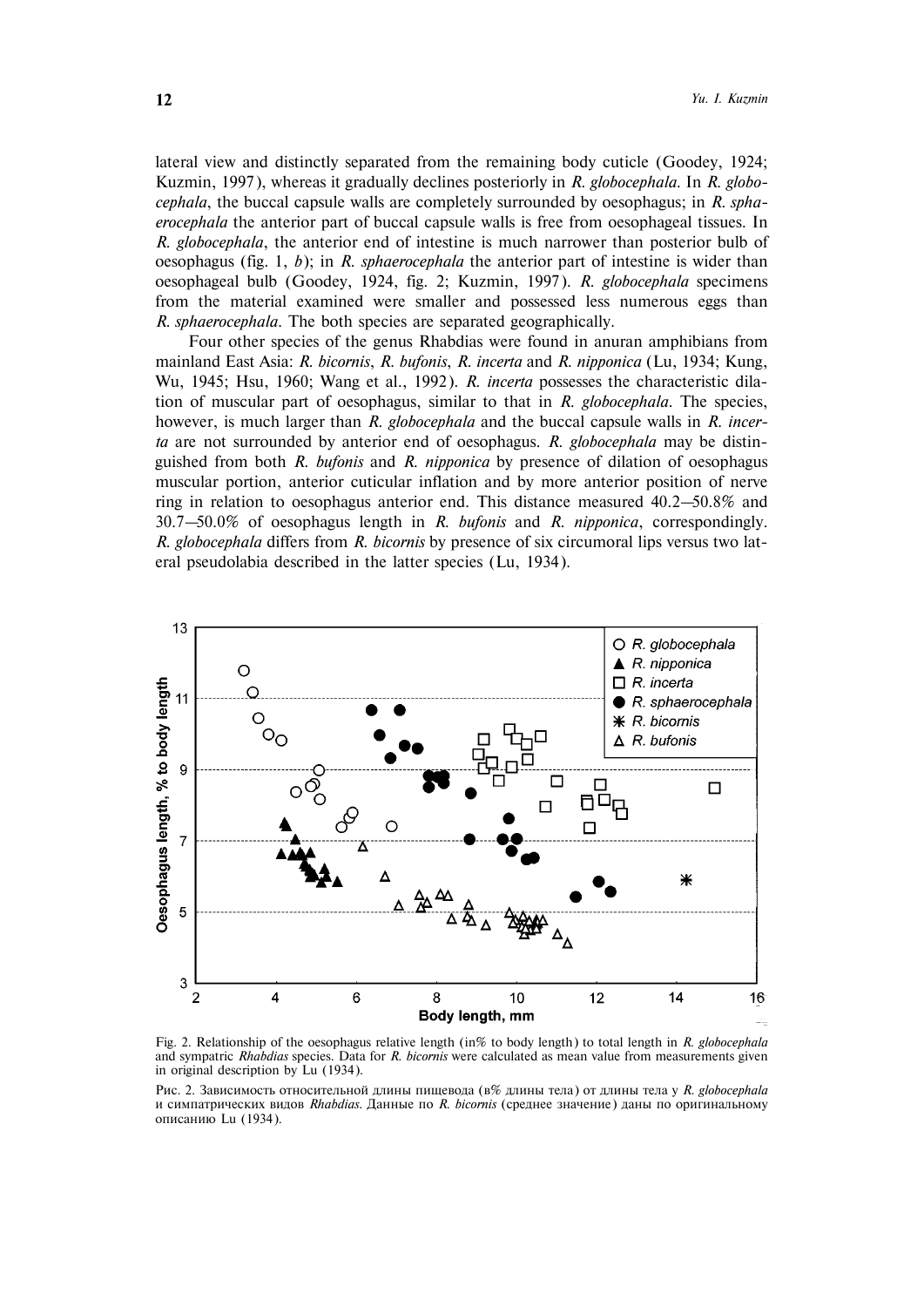Additional morphometric comparison of the species was performed using the approach proposed by Baker (1978) for sympatric North American *Rhabdias* spp. The scatterplot (fig. 2) shows the relationship between oesophagus relative length (in% of body length) and body length. It is seen from the plot that by this relationship *R. globocephala* is similar to *R. bufonis* and differs from all other species.

## **Discussion**

Species of the genus *Rhabdias* are considered to demonstrate the high degree of host specificity, for about a half out of about 40 nominal *Rhabdias* species were reported each from a single host species. The additional investigation of some species, however, can yield information on new hosts, not always belonging to the same taxon as the type host. *R. globocephala* was originally described from the microhylid frog *Microhyla ornata* and now is found in the material from the rhacophorid frog *Buergeria pollicaris*. Thus, it is not a specific parasite either of the type host, or of microhylid amphibians. On the other hand, no species from to the genus *Rhabdias* has been found in hosts belonging to different orders (Kuzmin et al., 2003).

The differentiation of *Rhabdias* spp. is often fairly complicated due to the morphological uniformity of species and absence of males in parasitic generation (Chu, 1936; Baker, 1978). The differentiation of *R. globocephala* in original description was primarily based on the anterior swelling of body cuticle. However, the outer layer of cuticle in *Rhabdias* spp. is quite fragile and can be occasionally damaged in fixed nematodes. Thus, the additional characters are often necessary for adequate species differentiation. Some qualitative characters useful for differentiation can be observed in the shape of oesophagus. The dilation of oesophagus muscular part distinguishes *R. sphaerocephala*, *R. incerta* and *R. globocephala* from other *Rhabdias* spp. found in Eurasian anurans. The measurements of oesophagus width at separate levels of its length are necessary for accurate estimation of the dilation presence.

Morphometric comparison of closely related *Rhabdias* spp. is quite complicated and often senseless because of high individual variability of characters, especially those related to body size (body length and width, size of oesophagus, tail, position of vulva). The relative metric characters could give more information for species differentiation, particularly when they are compared with the total length of worms (Baker, 1978). In general case, the relative length of oesophagus decreases gradually in relation to body length increasing, due to the allometric growth of nematodes (Baker, 1978). The graphical comparison of oesophagus relative length with body length helps to separate some species of the genus even if the limits of absolute and relative length of oesophagus overlap, as it is seen from the plot (fig. 2) for *R. globocephala* and *R. sphaerocephala*.

I wish to express my sincere thanks to Dr. Scott Gardner, the former Curator of the Helminthological Collection of H. W. Manter Laboratory of Parasitology, University of Nebraska State Museum, for the material loaned for investigation, and to Dr. Hideo Hasegawa (Department of Biology, Oita Medical University) for the material on Japanese Rhabdiasidae he granted from his own collection.

*Baker M. R.* Morphology and taxonomy of Rhabdias spp. (Nematoda: Rhabdiasidae) from reptiles and amphibians of southern Ontario // Canadian J. of Zoology. — 1978. — **56**. — P. 2127–2141.

*Chu T.* A review of the status of the reptilian nematodes of the genus Rhabdias with a description of Rhabdias fuscovenosa var. catanensis (Rizzo, 1902) new rank // J. of Parasitology. — 1936. — **22**. — P. 130–139. *Goodey T.* Two new species of the nematode genus Rhabdias  $// J.$  of Helminthology.  $- 1924. - 2.$ 

P. 203–208.

*Hsu Wei-nan.* Notes on some parasitic nematodes obtained from vertebrates in Nanking // Acta Zool. Sinica. – 1960. – 12 (1). – P. 109–113.